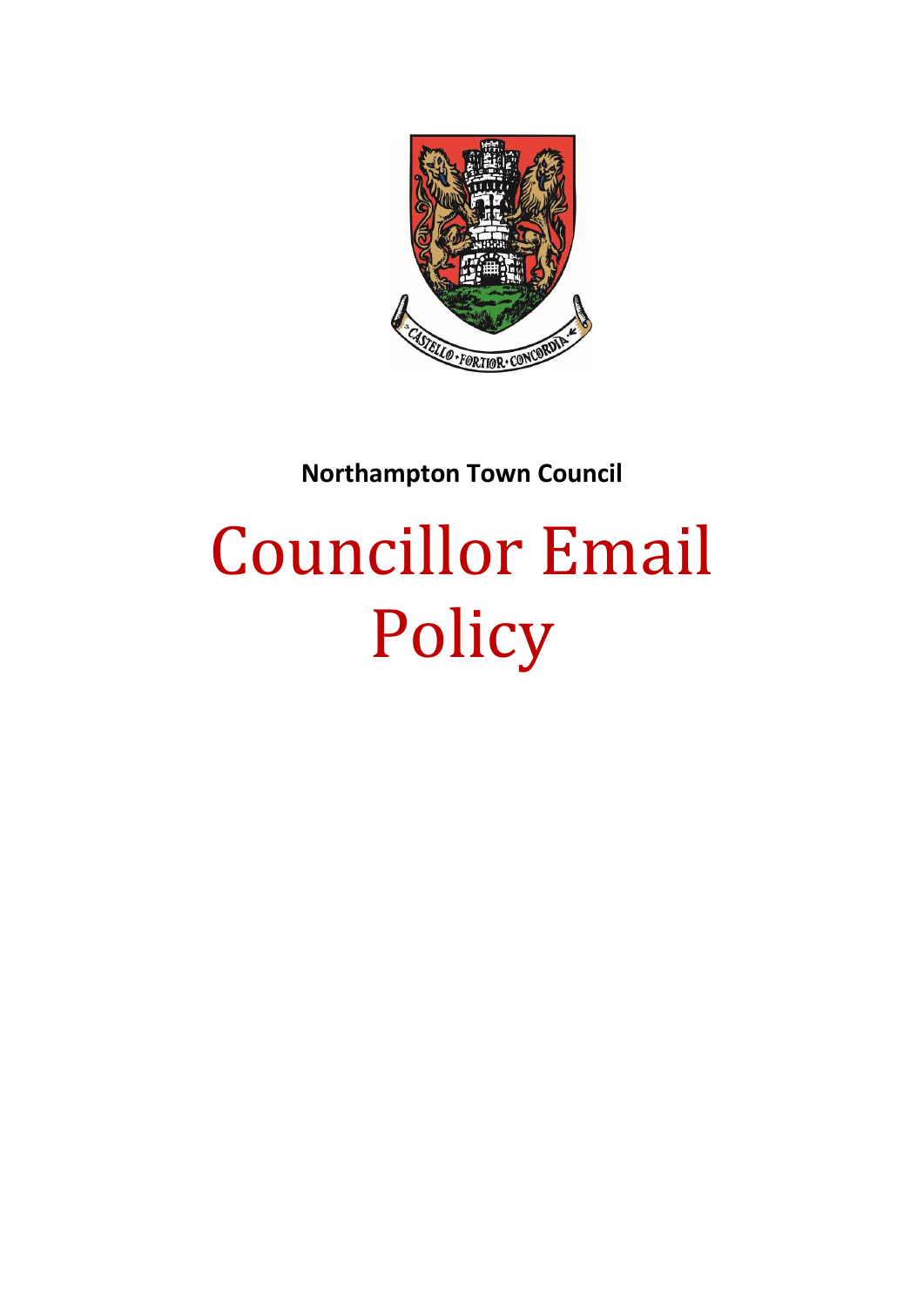#### CONTENTS:

## <span id="page-1-0"></span>1. INTRODUCTION

Northampton Town Council has provided all councillors with their own councillor email address. This is to aid them in their work, present a professional image and assist the council in managing its obligations with regards to data protection and freedom of information requests.

The aim of this policy is to assist Town Councillors with email protocol and compliance with the Freedom of Information Act 2000 and GDPR. It sets out best practice for Councillor use of emails when dealing with Council business.

The Town Council is a Corporate body working within the framework of the law and local governance. As such, all employees and Town Councillors are responsible for maintaining a professional approach at all times.

### <span id="page-1-1"></span>2. LEGAL OBLIGATIONS

The Freedom of Information Act 2000 (FOI Act) and GDPR applies to public bodies. The FOI Act allows members of the public to request information from the Town Council which must be treated in accordance with GDPR.

Town Council information is held by Town Council administrators and some is held by Town Councillors, although the length of time that information is held by Councillors will not be subject to the Town Council's retention and destruction policies. Town Council information held by Councillors is subject to the FOI Act and must be made available if requested in accordance with the FOI Act and GDPR Regulations. As data controllers councils must ensure the confidentiality, integrity and availability of all personal data they hold, even if the data is being processed through personal email accounts or is stored on a privately-owned device.

### <span id="page-1-2"></span>3. PURPOSE

The purpose of this policy is to assist Councillors in their use of emails when the information transmitted applies to the official business of the Council. This Policy will help mitigate risks from:

• Damage to the Council's reputation.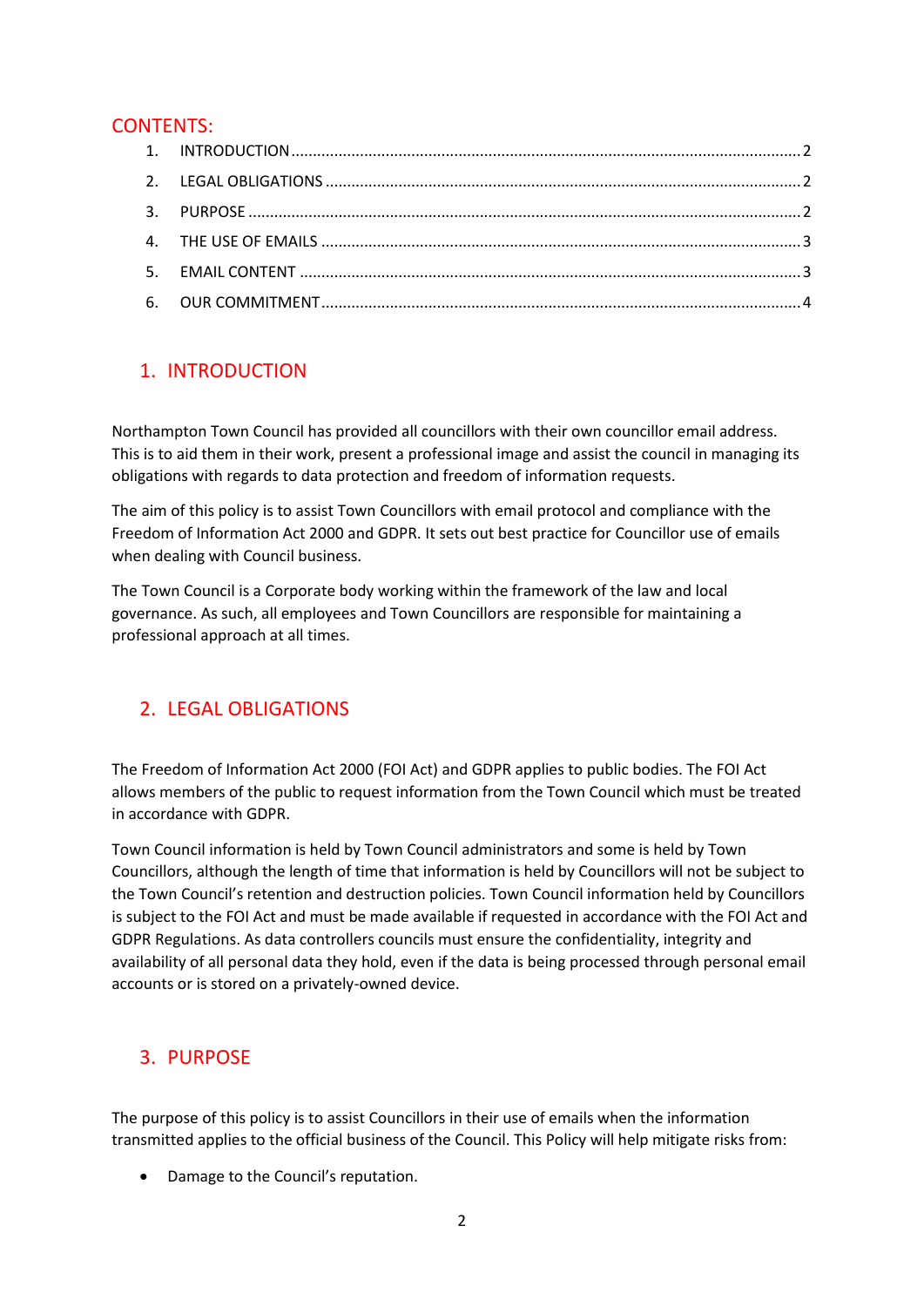Potential litigation against the Council or Councillors.

The use of dedicated Town Council email addresses makes it easier for the Town Council to process personal data securely. The use of personal email accounts makes it more complicated for the Town Council to comply with GDPR and therefore Town Councillors should use the Town Council email address assigned to them when acting in their capacity as a Town Councillor.

## <span id="page-2-0"></span>4. THE USE OF EMAILS

The Town Council has provided all Councillors with a dedicated Town Council email account for use with Town Council business. These email addresses can be found by members of the public via the Town Council website and all follow the same format, this being [Cllr.firstname.surname@northamptontowncouncil.gov.uk.](mailto:Cllr.firstname.surname@northamptontowncouncil.gov.uk)

All Councillors should use their own dedicated Town Council email address for all official Town Council business. Town Council email addresses should not be used by anyone other than the Town Councillor to whom the Town Council email address has been assigned.

Any official Town Council business held by Councillors in their own private email accounts is still subject to the FIO Act and therefore their individual account can be searched for requested information. Deleting or concealing information with the intention of preventing its disclosure following receipt of a FOI request is a criminal offence under section 77 of the FOI Act and the person concealing the information is liable to prosecution.

### <span id="page-2-1"></span>5. EMAIL CONTENT

Much of the information conveyed to Councillors is via email. This is a speedy and efficient method of information exchange from one recipient to another. However, Councillors should take care with the content of any emails they write and send on to others as improper language may lead to claims for discrimination, harassment, defamation, breach of confidentiality or breach of contract.

When acting on Town Council business Councillors should not:

- Send emails that contain libellous, defamatory, offensive, racist or obscene comments.
- Forward emails or attachments without being assured that the information can be passed on.
- Publicise the content of emails that contain confidential information.
- Send emails that could contravene the Councillors' Code of Conduct
- CC in other councillors or officers unless the subject matter specifically relates to them or their responsibilities